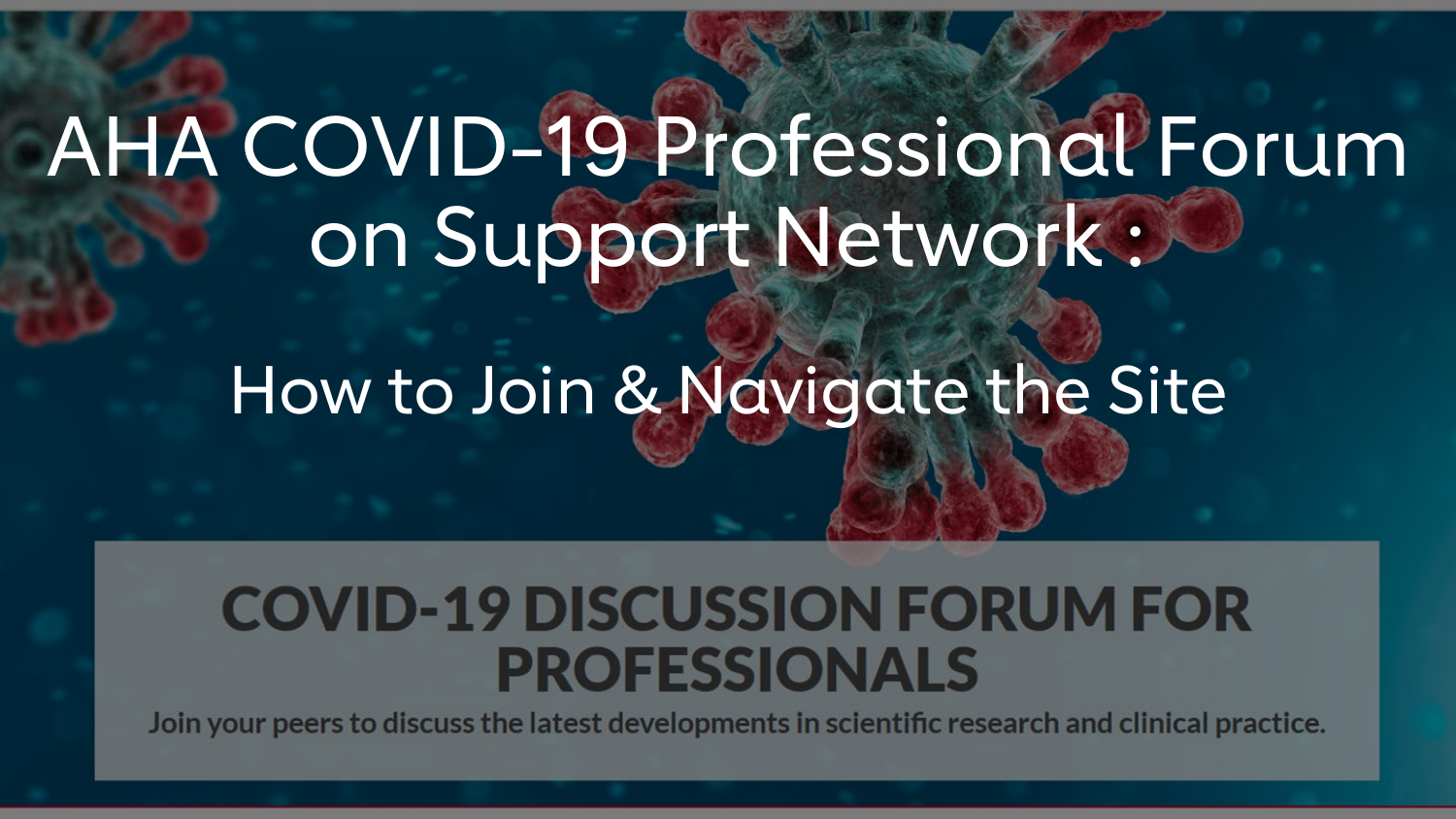## Step 1: Register for the Forum



How to Register:

#### [Click this link to get to the registration form.](https://nam03.safelinks.protection.outlook.com/?url=https%3A%2F%2Fsupportnetwork.heart.org%2Fcovid19professionalforum%2F%23registration&data=02%7C01%7CKatie.Bahn%40heart.org%7C47b32e4839db4f7d56da08d7dbb9d741%7Cceab0fb5f7ff48b4a0d09f76ef96ecf9%7C0%7C0%7C637219463600770205&sdata=NxzavYzT5oC9vzTWCm31uzAbNqZGB4w9wYCvknKG2bU%3D&reserved=0)

- Provide first & last name
- Create a username
	- Must be between 5 & 12 characters
	- Characters: "A-Z, a-z, 0-9"
- Provide and confirm your email address
- Create and confirm your password
	- Passwords must be 8-16 characters long
	- Have at least one number and 1 capital letter
	- May contain special characters (!@#\$%^&\*)
	- Can only have two repeating characters
- Please note: Your primary condition has been preselected with "AHA COVID-19 Professional Forum." Keep this selection and do not change.
- Complete the Captcha
- Check that you have read the terms and conditions
- Click enroll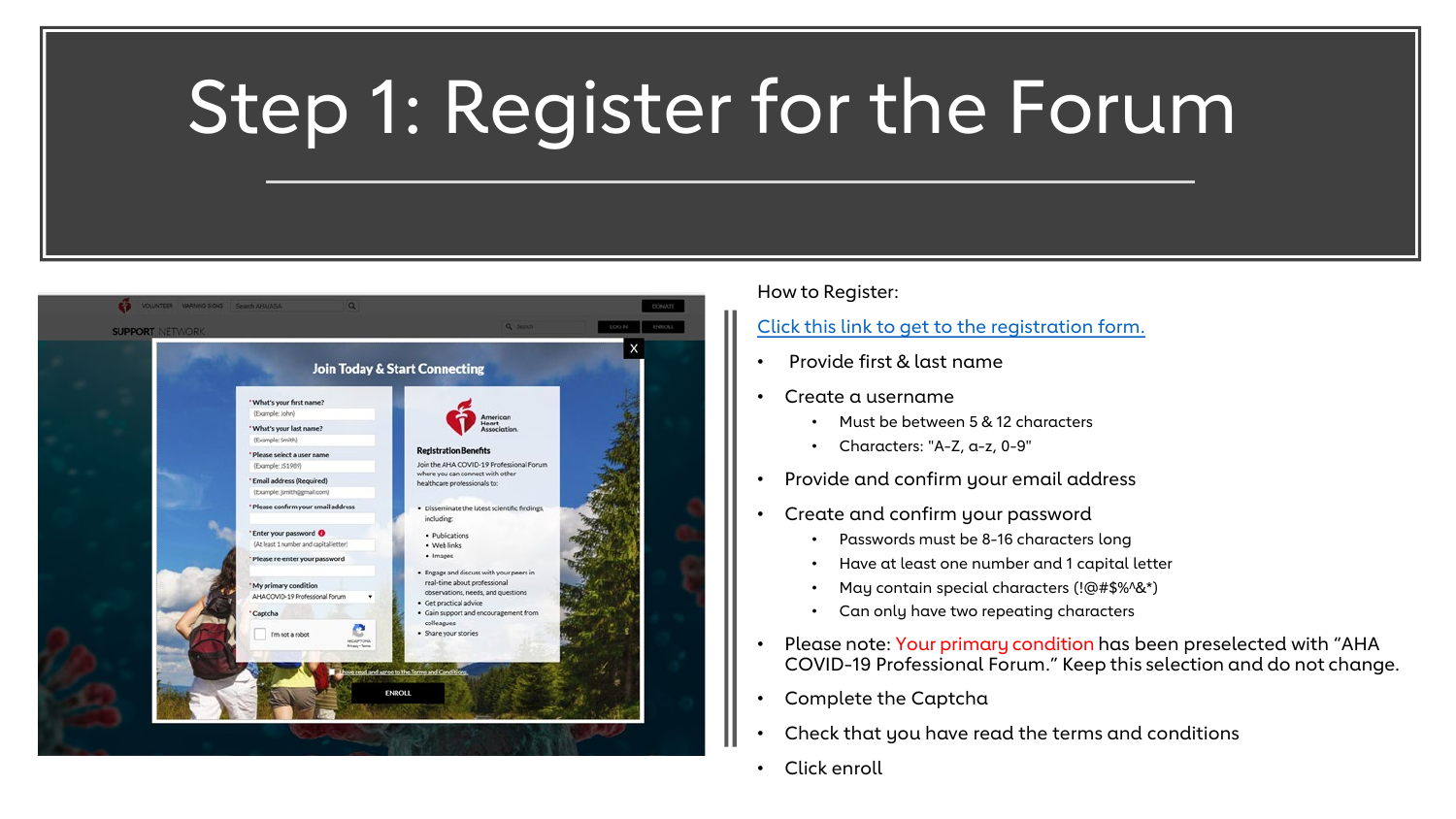

## Step 2: Complete Your Profile

Please take a minute and update your account settings from the My Account Profile Page.

- From here you can choose your profile photo
- Your privacy settings (only within this forum)
- What type of notifications you would like to receive.
	- Instant notifications of responses to your posts or profile page
	- Daily digest of what occurs in the forum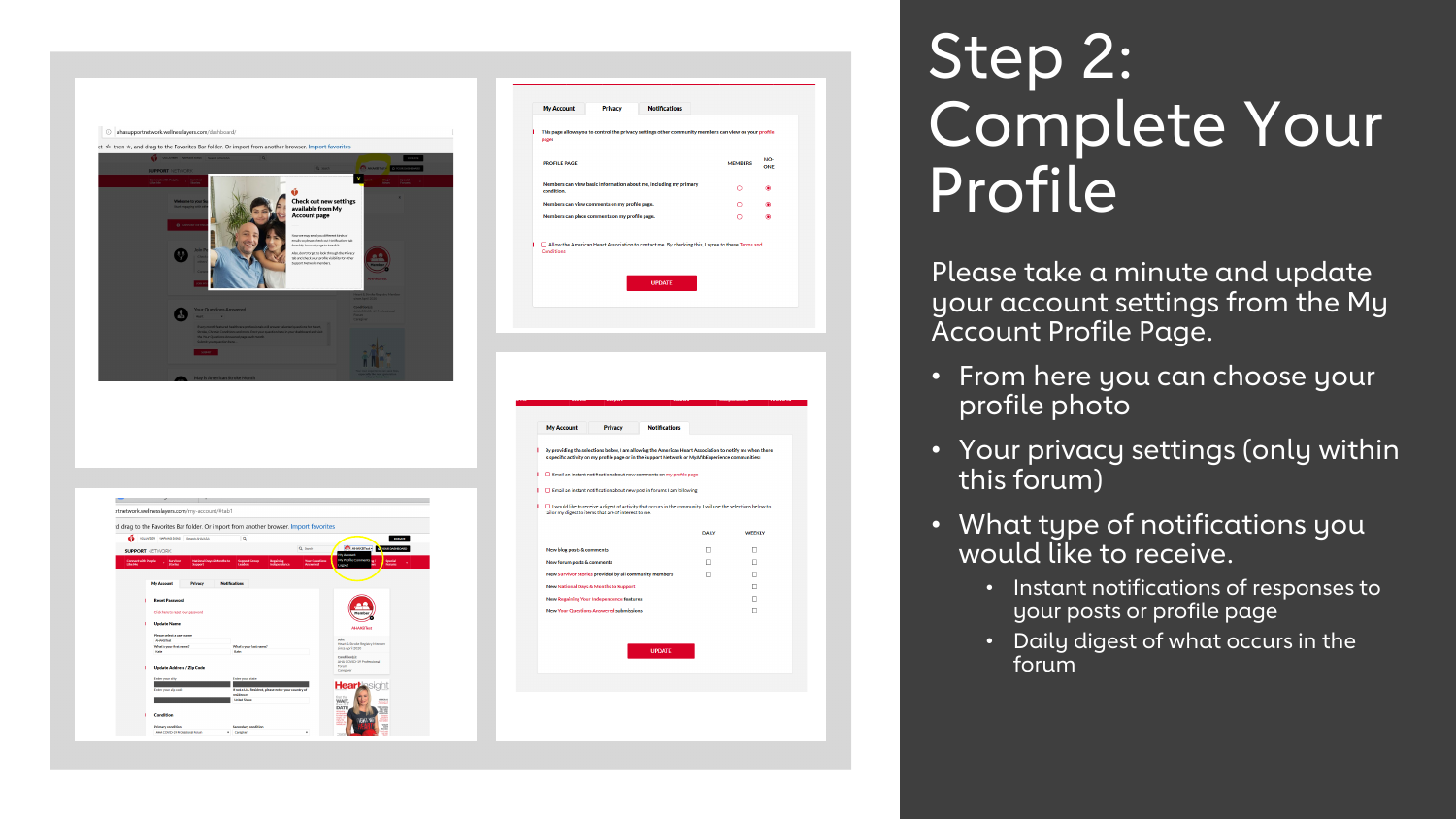### Step 3: Navigate to the AHA COVID-19 Private Professional Forum



- Hover over the Special Forums drop down on the top right of the navigation bar.
- Select the first item on the list: AHA COVID-19 Professional Forum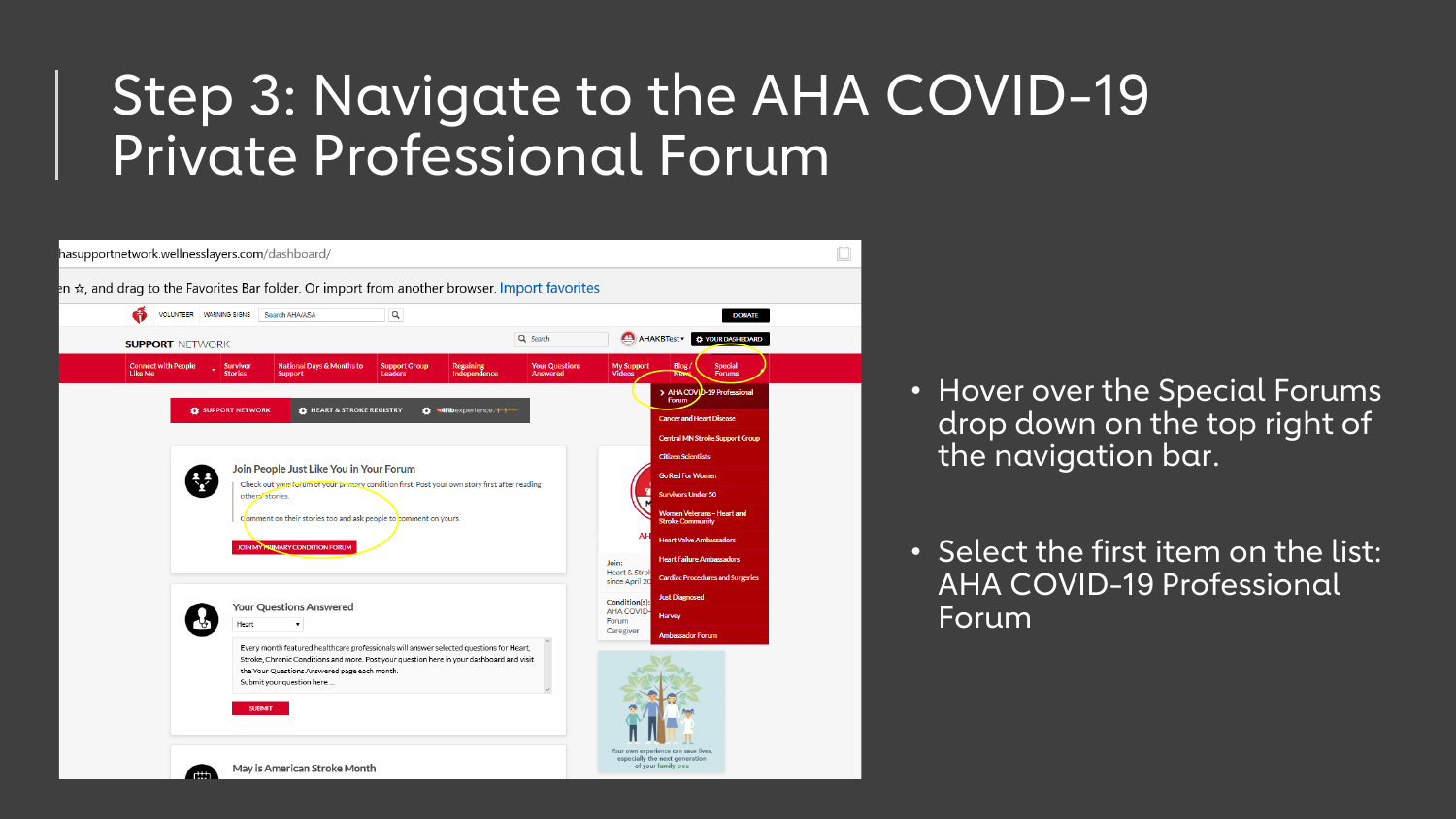## Step 4: Read & Engage

#### To create a new post:

- Click on Post New Topic
- Create your post
- Add files to your post (if applicable):
	- Video
	- Photos
	- PDFs
- Click Submit

#### To respond to another post:

- Click read more
- Use the leave a comment box to respond
- Click post



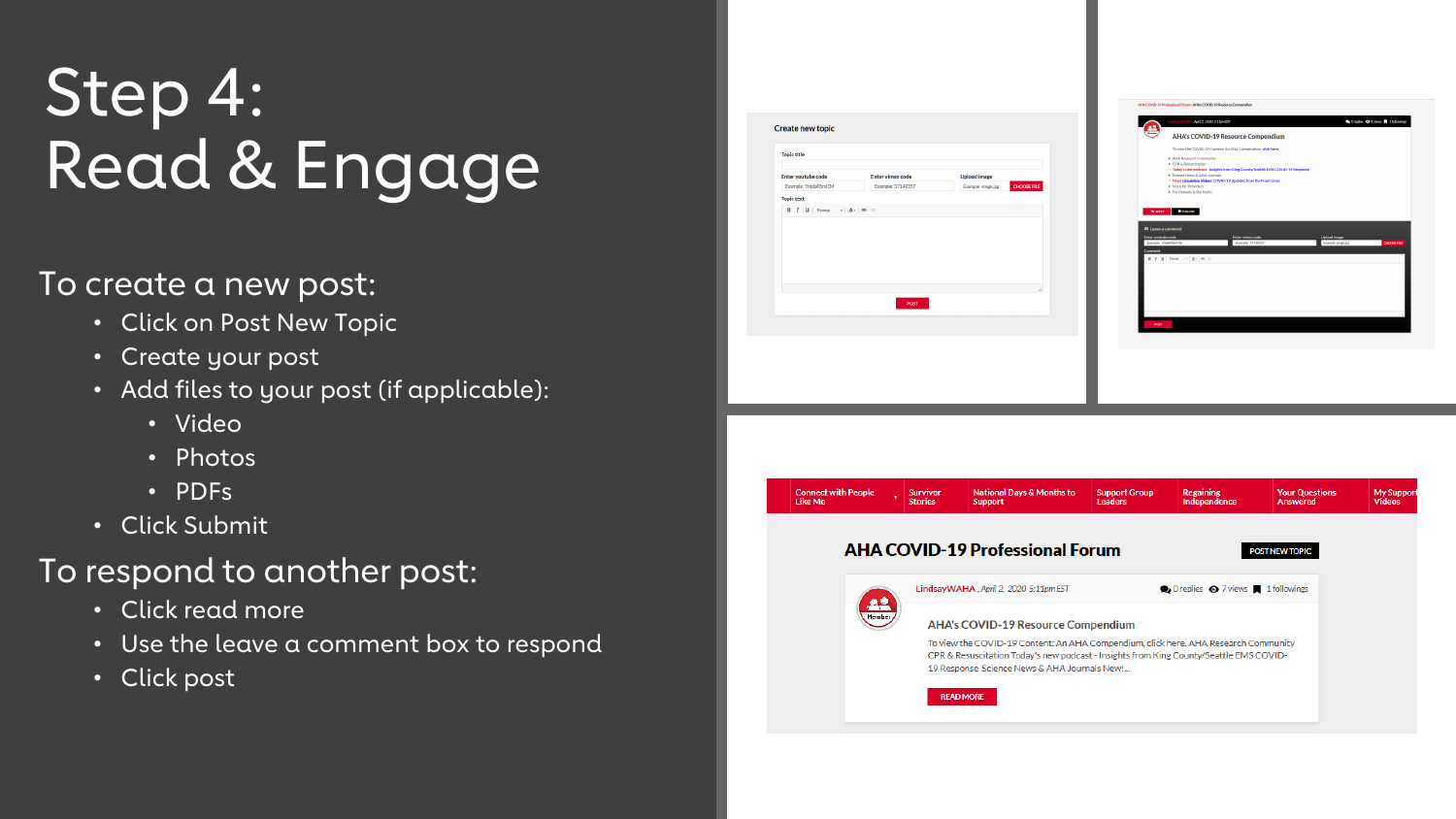## How to Post Video Files

1. Click on Post New Topic.

2. Find video URL on YouTube or Vimeo.

3. Copy the letters and/or number combination after "youtube.com/watch?v=" in the video URL.

4. Paste the letter and/or number combination into the box labeled "Enter youtube code".

### youtube.com/watch?v=fSLvlsV3JyQ

| Topic title                                                                   |                  |                                                                |
|-------------------------------------------------------------------------------|------------------|----------------------------------------------------------------|
| Enter youtube code<br>fSLvIsV3JyQ<br>Topic text                               | Enter vimeo code | Upload image or PDF<br><b>CHOOSE FILE</b>                      |
| <b>B</b> $I$ $\cup$ Format $\cdot$ $\mathbf{A}$ $\cdot$ $\mathbf{B}$ $\infty$ |                  |                                                                |
|                                                                               |                  |                                                                |
| <b>AHA COVID-19 Professional Forum</b><br>POST NEW TOPIC                      |                  |                                                                |
| <b>LPrinceAHA</b> , April 8, 2020 12:08pm EST                                 |                  | $\bigcirc$ O replies $\bigcirc$ 1 view $\bigcirc$ 0 followings |

COVID-19 | Updates from the Front Lines | New Orleans Latest video update from Circulation.

**READ MORE** 

Member

**COVID I Update.**